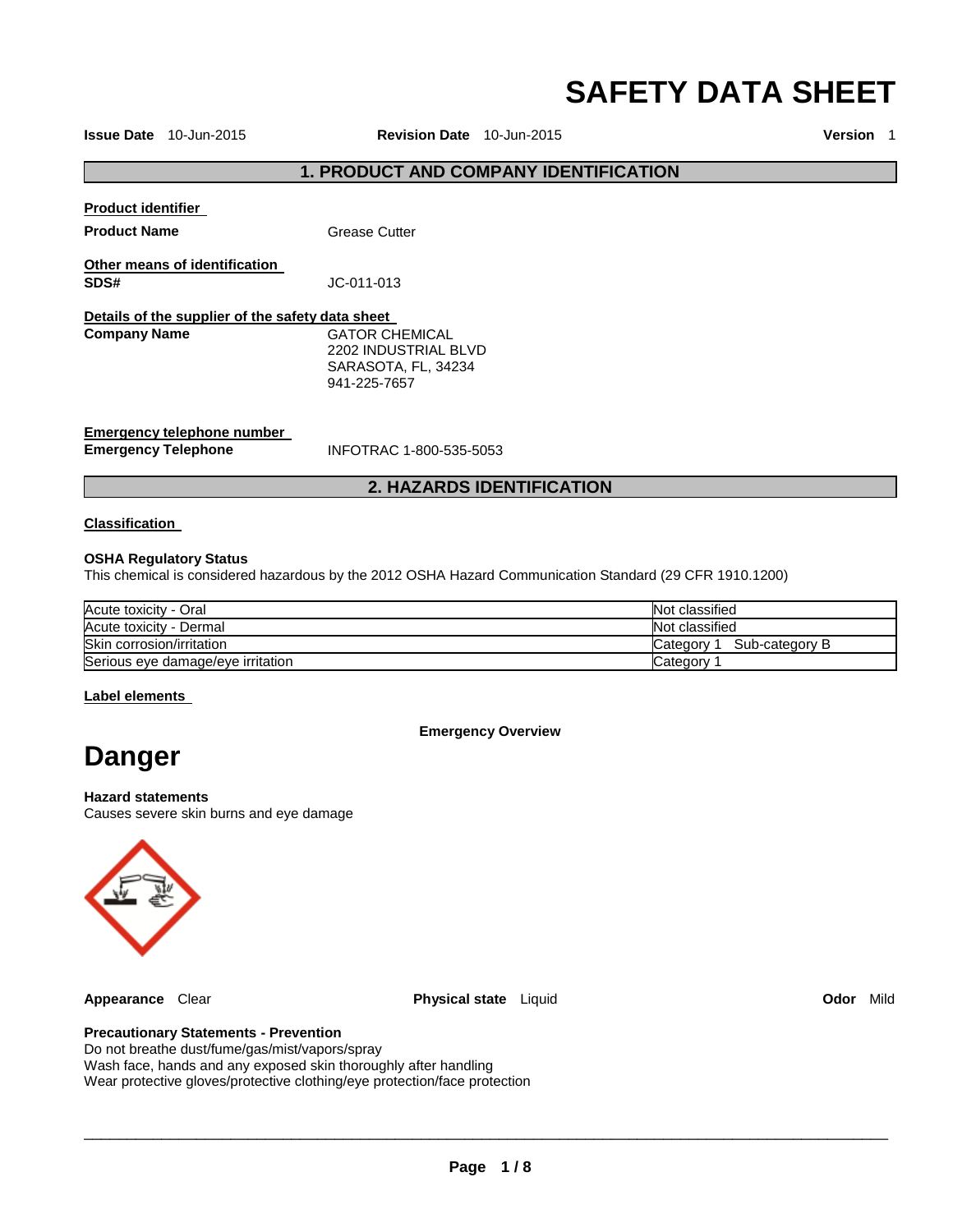# **Precautionary Statements - Response**

IF exposed or concerned: Get medical advice/attention IF IN EYES: Rinse cautiously with water for several minutes. Remove contact lenses, if present and easy to do. Continue rinsing Immediately call a POISON CENTER or doctor/physician IF ON SKIN (or hair): Remove/Take off immediately all contaminated clothing. Rinse skin with water/shower Wash contaminated clothing before reuse IF INHALED: Remove victim to fresh air and keep at rest in a position comfortable for breathing Immediately call a POISON CENTER or doctor/physician IF SWALLOWED: Rinse mouth. DO NOT induce vomiting

\_\_\_\_\_\_\_\_\_\_\_\_\_\_\_\_\_\_\_\_\_\_\_\_\_\_\_\_\_\_\_\_\_\_\_\_\_\_\_\_\_\_\_\_\_\_\_\_\_\_\_\_\_\_\_\_\_\_\_\_\_\_\_\_\_\_\_\_\_\_\_\_\_\_\_\_\_\_\_\_\_\_\_\_\_\_\_\_\_\_\_\_\_

# **Precautionary Statements - Storage**

Store locked up

#### **Precautionary Statements - Disposal**

Dispose of contents/container to an approved waste disposal plant

# **Hazards not otherwise classified (HNOC)**

**Other Information**<br>Unknown Acute Toxicity

0% of the mixture consists of ingredient(s) of unknown toxicity

# **3. COMPOSITION/INFORMATION ON INGREDIENTS**

| <b>Chemical Name</b>   | CAS No.    | Weight-% | <b>Trade Secret</b> |
|------------------------|------------|----------|---------------------|
| Potassium Hydroxide    | 1310-58-3  | 1-5      |                     |
| Sodium Laureth Sulfate | 68585-34-2 | l-t      |                     |
| Sodium Metasilicate    | 6834-92-0  | ם- ו     |                     |

\*The exact percentage (concentration) of composition has been withheld as a trade secret.

# **4. FIRST AID MEASURES**

| <b>First aid measures</b>                                   |                                                                                                                                                                                                                                                                                                             |  |
|-------------------------------------------------------------|-------------------------------------------------------------------------------------------------------------------------------------------------------------------------------------------------------------------------------------------------------------------------------------------------------------|--|
| <b>General advice</b>                                       | Immediate medical attention is required.                                                                                                                                                                                                                                                                    |  |
| <b>Skin Contact</b>                                         | Immediate medical attention is required. Wash off immediately with soap and plenty of water<br>while removing all contaminated clothes and shoes.                                                                                                                                                           |  |
| Eye contact                                                 | Immediate medical attention is required. Rinse immediately with plenty of water, also under<br>the eyelids, for at least 15 minutes. Keep eye wide open while rinsing. Do not rub affected<br>area.                                                                                                         |  |
| <b>Inhalation</b>                                           | Remove to fresh air. Call a physician or poison control center immediately. If not breathing,<br>give artificial respiration. If breathing is difficult, give oxygen.                                                                                                                                       |  |
| Ingestion                                                   | Immediate medical attention is required. Do NOT induce vomiting. Drink plenty of water.<br>Never give anything by mouth to an unconscious person. Remove from exposure, lie down.<br>Clean mouth with water and drink afterwards plenty of water. Call a physician or poison<br>control center immediately. |  |
| Self-protection of the first aider                          | Use personal protective equipment as required. Avoid contact with skin, eyes or clothing.                                                                                                                                                                                                                   |  |
| Most important symptoms and effects, both acute and delayed |                                                                                                                                                                                                                                                                                                             |  |
| <b>Symptoms</b>                                             | Any additional important symptoms and effects are described in Section 11: Toxicology<br>Information.                                                                                                                                                                                                       |  |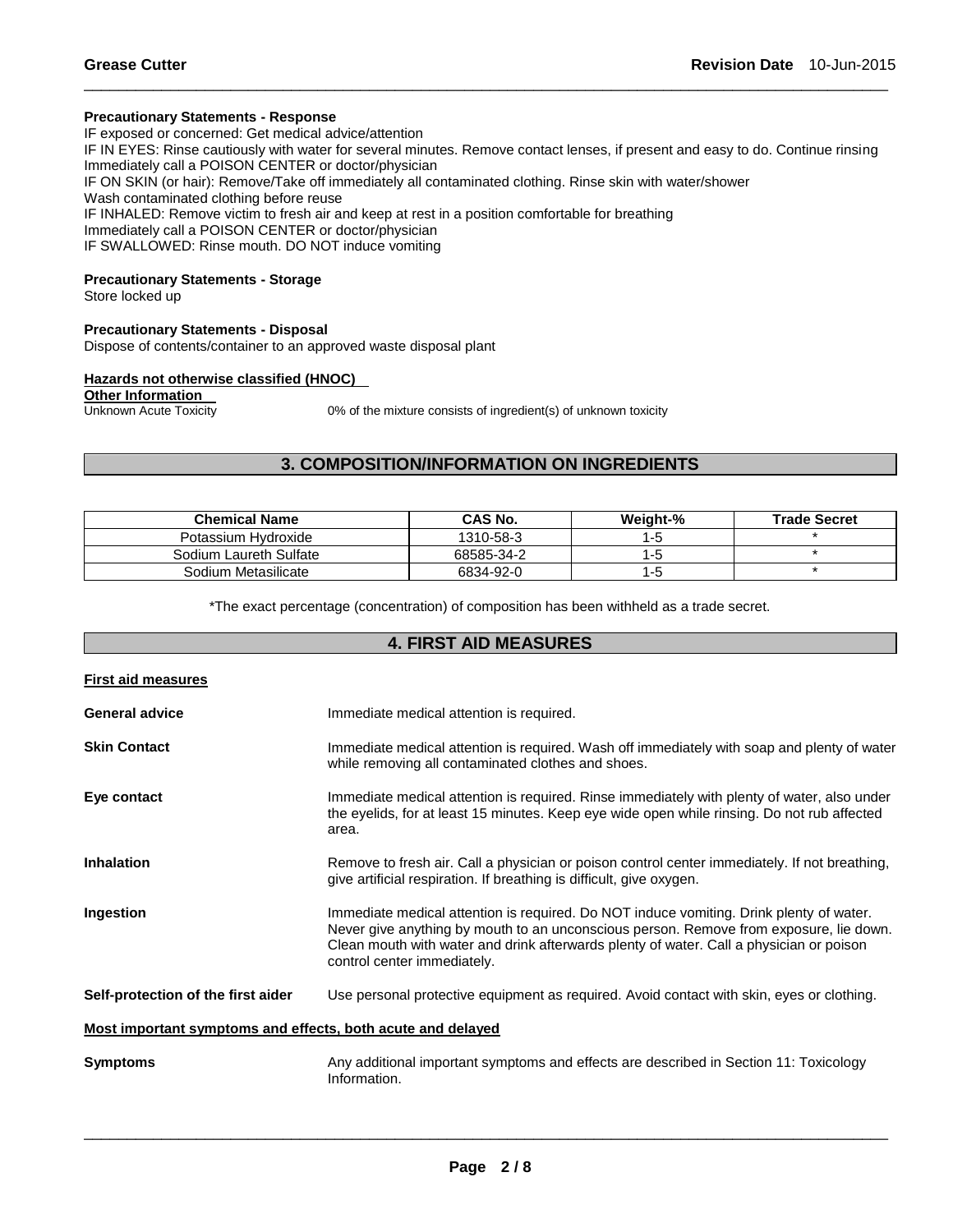#### **Indication of any immediate medical attention and special treatment needed**

**Note to physicians** Product is a corrosive material. Use of gastric lavage or emesis is contraindicated. Possible perforation of stomach or esophagus should be investigated. Do not give chemical antidotes. Asphyxia from glottal edema may occur. Marked decrease in blood pressure may occur with moist rales, frothy sputum, and high pulse pressure. Treat symptomatically.

# **5. FIRE-FIGHTING MEASURES**

\_\_\_\_\_\_\_\_\_\_\_\_\_\_\_\_\_\_\_\_\_\_\_\_\_\_\_\_\_\_\_\_\_\_\_\_\_\_\_\_\_\_\_\_\_\_\_\_\_\_\_\_\_\_\_\_\_\_\_\_\_\_\_\_\_\_\_\_\_\_\_\_\_\_\_\_\_\_\_\_\_\_\_\_\_\_\_\_\_\_\_\_\_

#### **Suitable extinguishing media**

Use extinguishing measures that are appropriate to local circumstances and the surrounding environment.

**Unsuitable extinguishing media** Caution: Use of water spray when fighting fire may be inefficient.

#### **Specific hazards arising from the chemical**

The product causes burns of eyes, skin and mucous membranes. Thermal decomposition can lead to release of irritating and toxic gases and vapors. In the event of fire and/or explosion do not breathe fumes.

# **Explosion data Sensitivity to Mechanical Impact** None. **Sensitivity to Static Discharge** None.

#### **Protective equipment and precautions for firefighters**

As in any fire, wear self-contained breathing apparatus pressure-demand, MSHA/NIOSH (approved or equivalent) and full protective gear.

# **6. ACCIDENTAL RELEASE MEASURES**

#### **Personal precautions, protective equipment and emergency procedures**

| <b>Personal precautions</b>                          | Evacuate personnel to safe areas. Use personal protective equipment as required. Avoid<br>contact with skin, eyes or clothing. Keep people away from and upwind of spill/leak.                                                                                                                              |  |
|------------------------------------------------------|-------------------------------------------------------------------------------------------------------------------------------------------------------------------------------------------------------------------------------------------------------------------------------------------------------------|--|
| <b>Environmental precautions</b>                     |                                                                                                                                                                                                                                                                                                             |  |
| <b>Environmental precautions</b>                     | Do not allow into any sewer, on the ground or into any body of water. Should not be released<br>into the environment. Prevent further leakage or spillage if safe to do so. Prevent product<br>from entering drains.                                                                                        |  |
| Methods and material for containment and cleaning up |                                                                                                                                                                                                                                                                                                             |  |
| <b>Methods for containment</b>                       | Prevent further leakage or spillage if safe to do so.                                                                                                                                                                                                                                                       |  |
| Methods for cleaning up                              | Dike far ahead of liquid spill for later disposal. Soak up with inert absorbent material. Take up<br>mechanically, placing in appropriate containers for disposal. Clean contaminated surface<br>thoroughly. Prevent product from entering drains. Dam up. After cleaning, flush away traces<br>with water. |  |

# **7. HANDLING AND STORAGE**

#### **Precautions for safe handling**

**Advice on safe handling** Use personal protective equipment as required. Avoid contact with skin, eyes or clothing. Ensure adequate ventilation, especially in confined areas. In case of insufficient ventilation, wear suitable respiratory equipment. Use only with adequate ventilation and in closed systems.

#### **Conditions for safe storage, including any incompatibilities**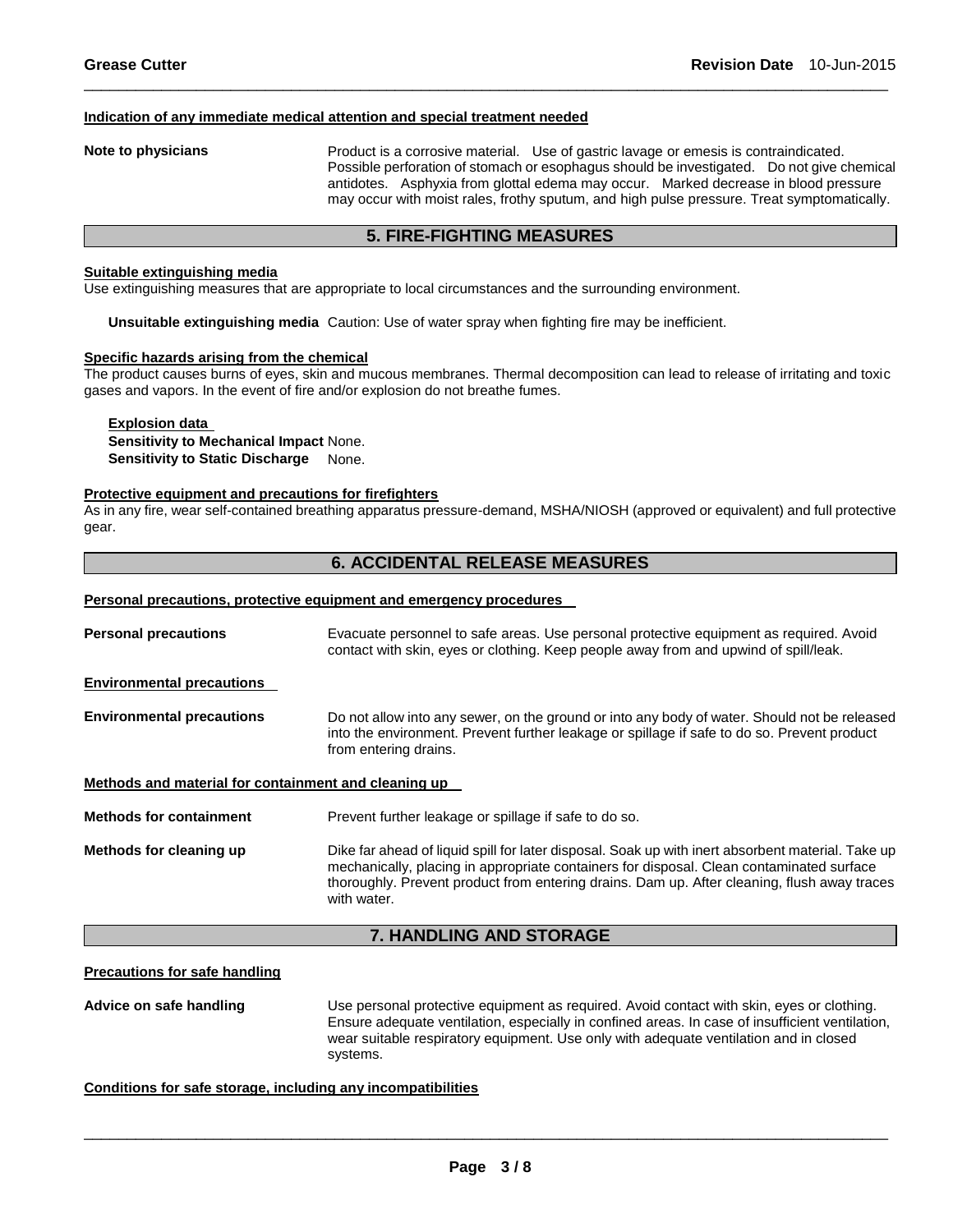**Storage Conditions** Keep container tightly closed in a dry and well-ventilated place. Keep out of the reach of children. Keep containers tightly closed in a dry, cool and well-ventilated place. Keep in properly labeled containers. **Incompatible materials** Incompatible with strong acids and bases. Incompatible with oxidizing agents.

\_\_\_\_\_\_\_\_\_\_\_\_\_\_\_\_\_\_\_\_\_\_\_\_\_\_\_\_\_\_\_\_\_\_\_\_\_\_\_\_\_\_\_\_\_\_\_\_\_\_\_\_\_\_\_\_\_\_\_\_\_\_\_\_\_\_\_\_\_\_\_\_\_\_\_\_\_\_\_\_\_\_\_\_\_\_\_\_\_\_\_\_\_

# **8. EXPOSURE CONTROLS/PERSONAL PROTECTION**

# **Control parameters**

| <b>Exposure Guidelines</b>                                            | Exposure guidelines noted for ingredient(s).                                                                                                                                                                                                                                                                                     |                                                                                                                                                                                                                                                                                                                                                                                                                                                      |                                                          |  |
|-----------------------------------------------------------------------|----------------------------------------------------------------------------------------------------------------------------------------------------------------------------------------------------------------------------------------------------------------------------------------------------------------------------------|------------------------------------------------------------------------------------------------------------------------------------------------------------------------------------------------------------------------------------------------------------------------------------------------------------------------------------------------------------------------------------------------------------------------------------------------------|----------------------------------------------------------|--|
| <b>Chemical Name</b>                                                  | <b>ACGIH TLV</b>                                                                                                                                                                                                                                                                                                                 | <b>OSHA PEL</b>                                                                                                                                                                                                                                                                                                                                                                                                                                      | <b>NIOSH IDLH</b>                                        |  |
| Potassium Hydroxide<br>1310-58-3                                      | Ceiling: 2 mg/m <sup>3</sup>                                                                                                                                                                                                                                                                                                     | (vacated) Ceiling: $2 \text{ mg/m}^3$                                                                                                                                                                                                                                                                                                                                                                                                                | Ceiling: 2 mg/m <sup>3</sup>                             |  |
| Sodium Hydroxide<br>1310-73-2                                         | Ceiling: 2 mg/m <sup>3</sup>                                                                                                                                                                                                                                                                                                     | TWA: $2 \text{ mg/m}^3$<br>(vacated) Ceiling: 2 mg/m <sup>3</sup>                                                                                                                                                                                                                                                                                                                                                                                    | IDLH: $10 \text{ mg/m}^3$<br>Ceiling: $2 \text{ mg/m}^3$ |  |
| NIOSH IDLH Immediately Dangerous to Life or Health                    |                                                                                                                                                                                                                                                                                                                                  |                                                                                                                                                                                                                                                                                                                                                                                                                                                      |                                                          |  |
| <b>Other Information</b>                                              | (11th Cir., 1992).                                                                                                                                                                                                                                                                                                               | Vacated limits revoked by the Court of Appeals decision in AFL-CIO v. OSHA, 965 F.2d 962                                                                                                                                                                                                                                                                                                                                                             |                                                          |  |
| <b>Appropriate engineering controls</b>                               |                                                                                                                                                                                                                                                                                                                                  |                                                                                                                                                                                                                                                                                                                                                                                                                                                      |                                                          |  |
| <b>Engineering Controls</b>                                           |                                                                                                                                                                                                                                                                                                                                  | Showers, Eyewash stations & Ventilation systems.                                                                                                                                                                                                                                                                                                                                                                                                     |                                                          |  |
| Individual protection measures, such as personal protective equipment |                                                                                                                                                                                                                                                                                                                                  |                                                                                                                                                                                                                                                                                                                                                                                                                                                      |                                                          |  |
| <b>Eye/face protection</b>                                            | exists.                                                                                                                                                                                                                                                                                                                          | Wear safety glasses with side shields (or goggles). Wear a face shield if splashing hazard                                                                                                                                                                                                                                                                                                                                                           |                                                          |  |
| Skin and body protection                                              | Wear impervious protective clothing, including boots, gloves, lab coat, apron or coveralls, as<br>appropriate, to prevent skin contact.                                                                                                                                                                                          |                                                                                                                                                                                                                                                                                                                                                                                                                                                      |                                                          |  |
| <b>Respiratory protection</b>                                         | If exposure limits are exceeded or irritation is experienced, NIOSH/MSHA approved<br>respiratory protection should be worn. Positive-pressure supplied air respirators may be<br>required for high airborne contaminant concentrations. Respiratory protection must be<br>provided in accordance with current local regulations. |                                                                                                                                                                                                                                                                                                                                                                                                                                                      |                                                          |  |
| <b>General Hygiene</b>                                                |                                                                                                                                                                                                                                                                                                                                  | Avoid contact with skin, eyes or clothing. Wear suitable gloves and eye/face protection.<br>When using do not eat, drink or smoke. Wash contaminated clothing before reuse. Keep<br>away from food, drink and animal feeding stuffs. Contaminated work clothing should not be<br>allowed out of the workplace. Regular cleaning of equipment, work area and clothing is<br>recommended. Take off all contaminated clothing and wash it before reuse. |                                                          |  |

# **9. PHYSICAL AND CHEMICAL PROPERTIES**

# **Information on basic physical and chemical properties**

| <b>Physical state</b>        | Liquid                     |
|------------------------------|----------------------------|
| Appearance                   | Clear                      |
| Color                        | Colorless                  |
| Odor                         | Mild                       |
| Odor threshold               | No Information available   |
| <b>Property</b>              | <b>Values</b>              |
| рH                           | $13.0 +$                   |
| <b>Specific Gravity</b>      | 1.10                       |
| Viscosity                    | $<$ 25 cP @ 25 $\degree$ C |
| Melting point/freezing point | No Information available   |

**Remarks • Method**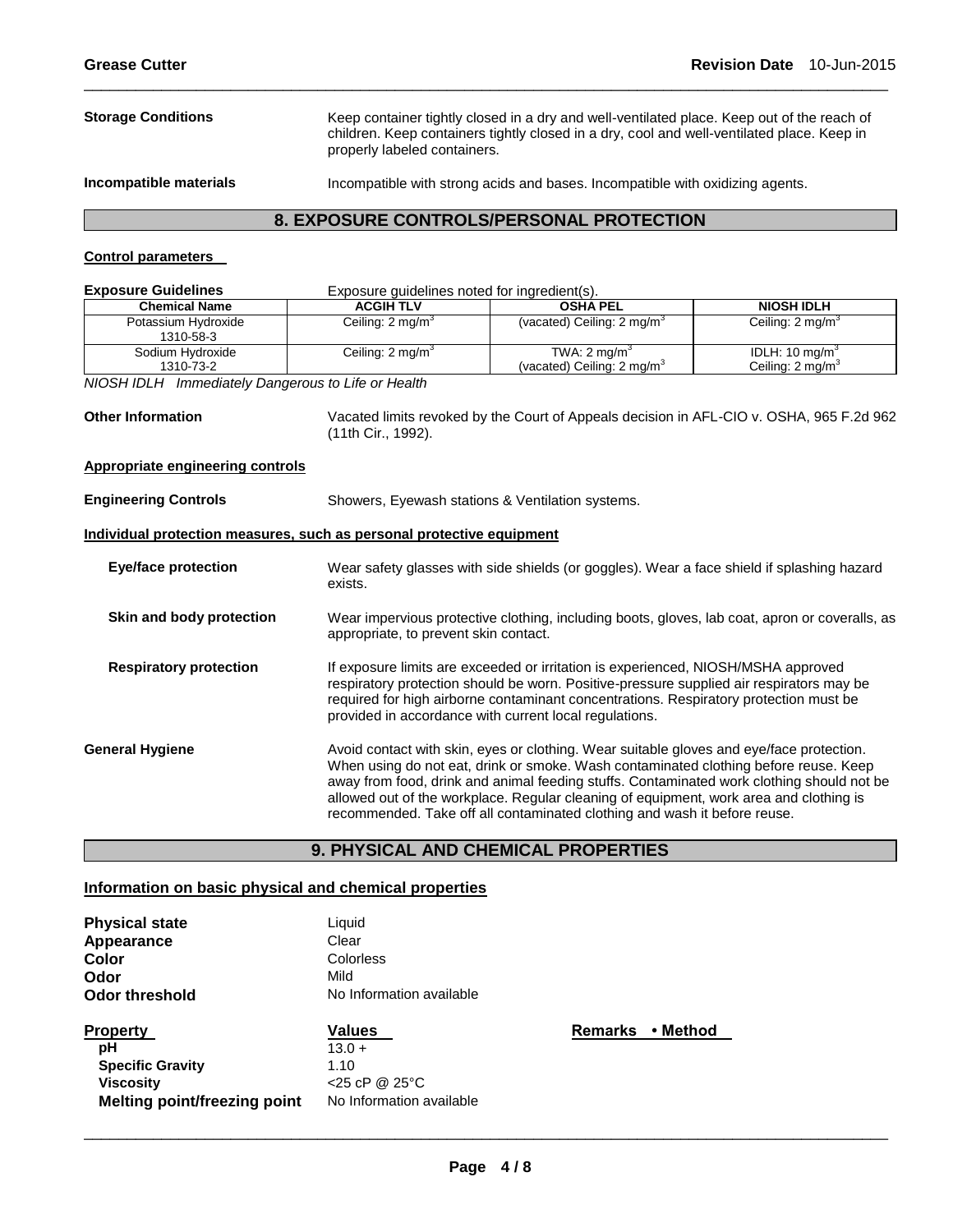| <b>Flash point</b>                | Above 200°F                |
|-----------------------------------|----------------------------|
| Boiling point / boiling range     | $>= 212 °F (at 760 mm Hg)$ |
| <b>Evaporation rate</b>           | No Information available   |
| Flammability (solid, gas)         |                            |
| <b>Flammability Limits in Air</b> |                            |
| <b>Upper flammability limit:</b>  | No Information available   |
| Lower flammability limit:         | No Information available   |
| Vapor pressure                    | No Information available   |
| Vapor density                     | No Information available   |
| <b>Water solubility</b>           | Complete                   |
| <b>Partition coefficient</b>      | No Information available   |
| <b>Autoignition temperature</b>   | No Information available   |
| <b>Decomposition temperature</b>  | No Information available   |
| <b>Other Information</b>          |                            |
| .                                 |                            |

| <b>Density Lbs/Gal</b> | 9.17           |
|------------------------|----------------|
| <b>VOC Content (%)</b> | Not Applicable |

# **10. STABILITY AND REACTIVITY**

\_\_\_\_\_\_\_\_\_\_\_\_\_\_\_\_\_\_\_\_\_\_\_\_\_\_\_\_\_\_\_\_\_\_\_\_\_\_\_\_\_\_\_\_\_\_\_\_\_\_\_\_\_\_\_\_\_\_\_\_\_\_\_\_\_\_\_\_\_\_\_\_\_\_\_\_\_\_\_\_\_\_\_\_\_\_\_\_\_\_\_\_\_

### **Reactivity**

No data available

#### **Chemical stability**

Stable under recommended storage conditions.

# **Possibility of Hazardous Reactions**

None under normal processing.

# **Conditions to avoid**

Exposure to air or moisture over prolonged periods.

# **Incompatible materials**

Incompatible with strong acids and bases. Incompatible with oxidizing agents.

# **Hazardous Decomposition Products**

Thermal decomposition can lead to release of irritating and toxic gases and vapors.

# **11. TOXICOLOGICAL INFORMATION**

# **Information on likely routes of exposure**

**Product Information** 

| <b>Inhalation</b> | No data available. Avoid breathing vapors or mists. |
|-------------------|-----------------------------------------------------|
|                   |                                                     |

**Eye contact Exercise 3** Avoid contact with eyes. Causes serious eye damage.

# **Skin Contact Avoid contact with skin. Corrosive. Contact with skin may cause severe irritation and burns.**

### **Ingestion No data available. Do not taste or swallow. Not an expected route of exposure.**

| Chemical Name                      | Oral LD50            | Dermal LD50 | <b>Inhalation LC50</b> |
|------------------------------------|----------------------|-------------|------------------------|
| Potassium Hydroxide<br>  1310-58-3 | $= 284$ mg/kg (Rat)  |             | -                      |
| Sodium Metasilicate<br>6834-92-0   | (Rat)<br>= 600 mg/kg |             | -                      |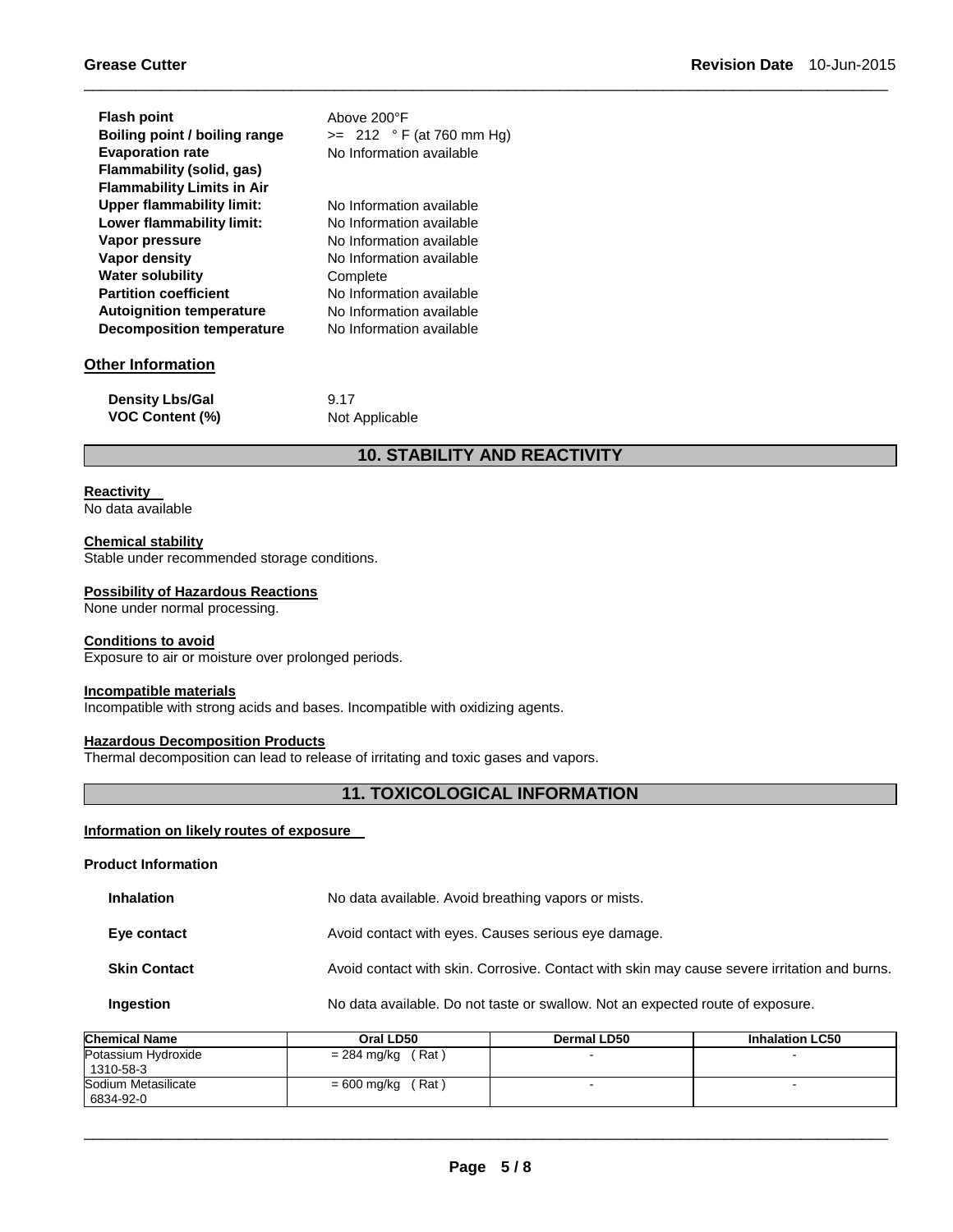#### **Information on toxicological effects**

| <b>Symptoms</b>               | No Information available.                                                                                                                                                                                                                                                                                         |  |  |
|-------------------------------|-------------------------------------------------------------------------------------------------------------------------------------------------------------------------------------------------------------------------------------------------------------------------------------------------------------------|--|--|
|                               | Delayed and immediate effects as well as chronic effects from short and long-term exposure                                                                                                                                                                                                                        |  |  |
| <b>Sensitization</b>          | No Information available.                                                                                                                                                                                                                                                                                         |  |  |
| Germ cell mutagenicity        | No Information available.                                                                                                                                                                                                                                                                                         |  |  |
| Carcinogenicity               | No Information available.                                                                                                                                                                                                                                                                                         |  |  |
| <b>Reproductive toxicity</b>  | No Information available.                                                                                                                                                                                                                                                                                         |  |  |
| <b>STOT - single exposure</b> | No Information available.                                                                                                                                                                                                                                                                                         |  |  |
| STOT - repeated exposure      | No Information available.                                                                                                                                                                                                                                                                                         |  |  |
| <b>Chronic toxicity</b>       | Chronic exposure to corrosive fumes/gases may cause erosion of the teeth followed by jaw<br>necrosis. Bronchial irritation with chronic cough and frequent attacks of pneumonia are<br>common. Gastrointestinal disturbances may also be seen. Avoid repeated exposure.<br>Possible risk of irreversible effects. |  |  |
| Target organ effects          | EYES, Respiratory system, Skin.                                                                                                                                                                                                                                                                                   |  |  |
| <b>Aspiration hazard</b>      | No Information available.                                                                                                                                                                                                                                                                                         |  |  |

\_\_\_\_\_\_\_\_\_\_\_\_\_\_\_\_\_\_\_\_\_\_\_\_\_\_\_\_\_\_\_\_\_\_\_\_\_\_\_\_\_\_\_\_\_\_\_\_\_\_\_\_\_\_\_\_\_\_\_\_\_\_\_\_\_\_\_\_\_\_\_\_\_\_\_\_\_\_\_\_\_\_\_\_\_\_\_\_\_\_\_\_\_

# **Numerical measures of toxicity - Product Information**

**Unknown Acute Toxicity** 0% of the mixture consists of ingredient(s) of unknown toxicity

# **12. ECOLOGICAL INFORMATION**

# **Ecotoxicity**

4.266% of the mixture consists of components(s) of unknown hazards to the aquatic environment

| <b>Chemical Name</b>              | Algae/aquatic plants                | Fish                                                           | <b>Crustacea</b>               |
|-----------------------------------|-------------------------------------|----------------------------------------------------------------|--------------------------------|
| Potassium Hydroxide               |                                     | 80: 96 h Gambusia affinis mg/L LC50                            |                                |
| 1310-58-3                         |                                     | static                                                         |                                |
| Sodium Metasilicate               |                                     | 210: 96 h Brachydanio rerio mg/L                               | 216: 96 h Daphnia magna mg/L   |
| 6834-92-0                         |                                     | LC50 semi-static 210: 96 h                                     | EC50                           |
|                                   |                                     | Brachydanio rerio mg/L LC50                                    |                                |
| 1-(2-Butoxy-1-propoxy)-2-propanol |                                     | 841: 96 h Poecilia reticulata mg/L                             |                                |
| 29911-28-2                        |                                     | LC50 static                                                    |                                |
| <b>Tetrasodium EDTA</b>           | 1.01: 72 h Desmodesmus              | 41: 96 h Lepomis macrochirus mg/L                              | 610: 24 h Daphnia magna mg/L   |
| $64 - 02 - 8$                     | subspicatus mg/L EC50               | LC50 static 59.8: 96 h Pimephales                              | EC50                           |
|                                   |                                     | promelas mg/L LC50 static                                      |                                |
| Sodium Sulfate                    |                                     | 13500 - 14500: 96 h Pimephales                                 |                                |
| 7757-82-6                         |                                     | promelas mg/L LC50 6800: 96 h                                  |                                |
|                                   |                                     | Pimephales promelas mg/L LC50                                  |                                |
|                                   |                                     | static 3040 - 4380: 96 h Lepomis                               |                                |
|                                   |                                     | macrochirus mg/L LC50 static                                   |                                |
|                                   |                                     | 13500: 96 h Lepomis macrochirus                                |                                |
|                                   |                                     | mg/L LC50                                                      |                                |
| Trisodium nitrilotriacetate       | 560 - 1000: 96 h Chlorella vulgaris | 93 - 170: 96 h Pimephales promelas                             | 560 - 1000: 48 h Daphnia magna |
| 5064-31-3                         | mg/L EC50                           | mg/L LC50 flow-through 175 - 225:                              | mg/L LC50                      |
|                                   |                                     | 96 h Lepomis macrochirus mg/L<br>LC50 static 252: 96 h Lepomis |                                |
|                                   |                                     | macrochirus mg/L LC50 470: 96 h                                |                                |
|                                   |                                     | Pimephales promelas mg/L LC50                                  |                                |
|                                   |                                     | static 560 - 1000: 96 h Oryzias                                |                                |
|                                   |                                     | latipes mg/L LC50 560 - 1000: 96 h                             |                                |
|                                   |                                     | Oryzias latipes mg/L LC50                                      |                                |
|                                   |                                     | semi-static 72 - 133: 96 h                                     |                                |
|                                   |                                     | Oncorhynchus mykiss mg/L LC50                                  |                                |
|                                   |                                     | static 560 - 1000: 96 h Poecilia                               |                                |
|                                   |                                     | reticulata mg/L LC50 semi-static 560                           |                                |
|                                   |                                     | - 1000: 96 h Poecilia reticulata mg/L                          |                                |
|                                   |                                     | LC50 114: 96 h Pimephales                                      |                                |
|                                   |                                     | promelas mg/L LC50                                             |                                |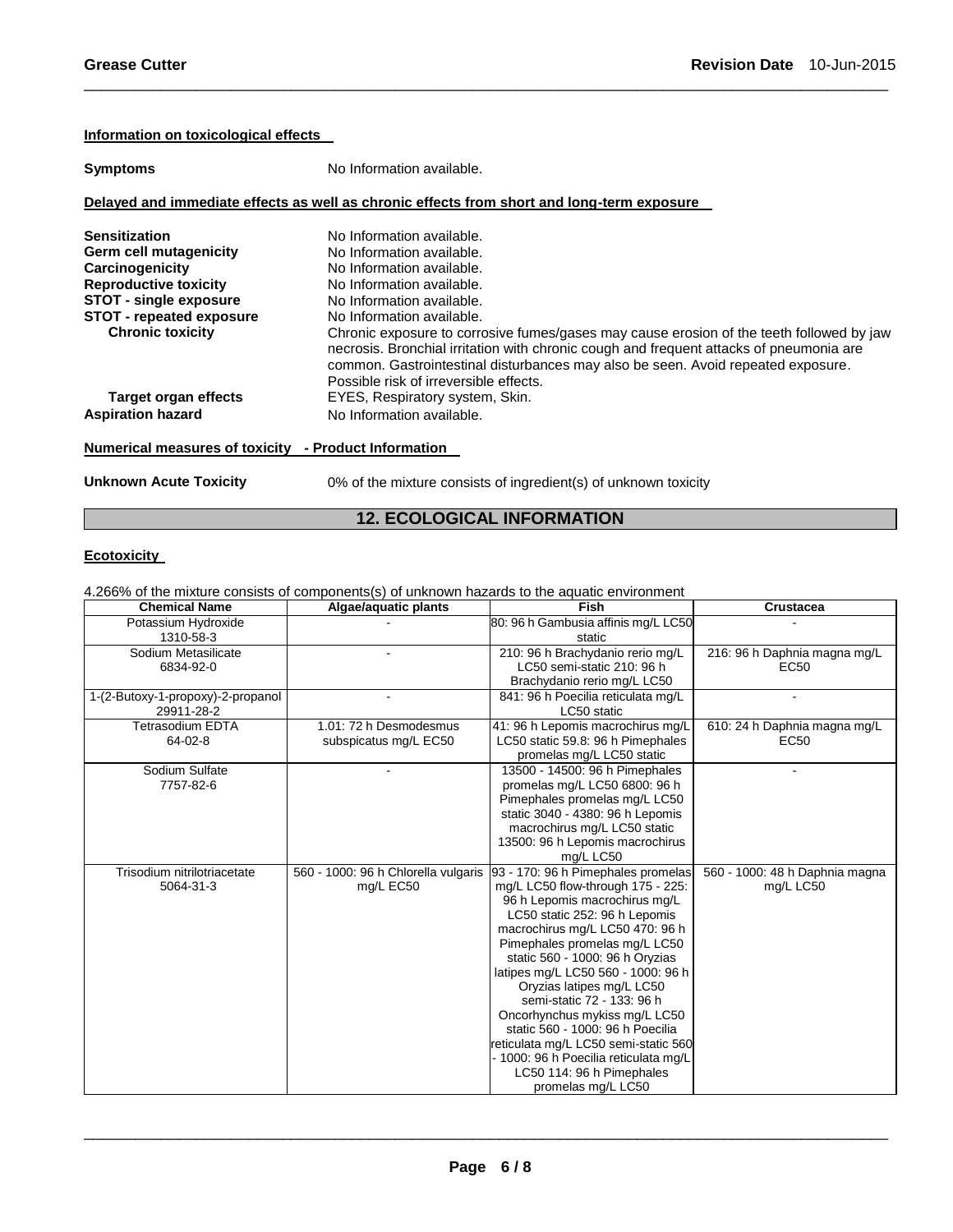| Hvdroxide<br>sodium | 96 <sub>1</sub><br>Oncorhynchus mykiss<br>. А<br>4⊾<br><b>TW.</b> |  |
|---------------------|-------------------------------------------------------------------|--|
| 310-73-2            | $\sim$ $\sim$<br>static<br>ma/L<br>$\ddot{\phantom{1}}$<br>.      |  |

\_\_\_\_\_\_\_\_\_\_\_\_\_\_\_\_\_\_\_\_\_\_\_\_\_\_\_\_\_\_\_\_\_\_\_\_\_\_\_\_\_\_\_\_\_\_\_\_\_\_\_\_\_\_\_\_\_\_\_\_\_\_\_\_\_\_\_\_\_\_\_\_\_\_\_\_\_\_\_\_\_\_\_\_\_\_\_\_\_\_\_\_\_

#### **Persistence and degradability**

No Information available.

#### **Bioaccumulation**

No Information available.

| <b>Chemical Name</b>            | <b>Partition coefficient</b> |
|---------------------------------|------------------------------|
| . .<br>Hvdroxide<br>Potassium ! |                              |
| 1310-58-3                       | $0.65$<br>$0.83$             |

#### **Other adverse effects** No Information available

# **13. DISPOSAL CONSIDERATIONS**

#### **Waste treatment methods**

**Disposal of wastes** Disposal should be in accordance with applicable regional, national and local laws and regulations.

**Contaminated packaging by Do not reuse container.** 

This product contains one or more substances that are listed with the State of California as a hazardous waste.

| <b>Chemical Name</b> | California Hazardous Waste Status |
|----------------------|-----------------------------------|
| Potassium Hvdroxide  | Toxic                             |
| 1310-58-3            | orrosive;                         |

# **14. TRANSPORT INFORMATION**

The basic description below is specific to the container size. This information is provided for at a glance DOT information. Please refer to the container and/or shipping papers for the appropriate shipping description before tendering this material for shipment. For additional information, please contact the distributor listed in section 1 of this SDS.

**DOT Please see current shipping paper for most up to date shipping information, including** exemptions and special circumstances.

# **15. REGULATORY INFORMATION**

| <b>International Inventories</b> |          |
|----------------------------------|----------|
| TSCA                             | Complies |
| <b>DSL/NDSL</b>                  | Complies |

**Legend:** 

**TSCA** - United States Toxic Substances Control Act Section 8(b) Inventory **DSL/NDSL** - Canadian Domestic Substances List/Non-Domestic Substances List

### **US Federal Regulations**

#### **SARA 313**

Section 313 of Title III of the Superfund Amendments and Reauthorization Act of 1986 (SARA). This product does not contain any chemicals which are subject to the reporting requirements of the Act and Title 40 of the Code of Federal Regulations, Part 372

**SARA 311/312 Hazard Categories** 

| Acute health hazard               | <b>Yes</b> |
|-----------------------------------|------------|
| <b>Chronic Health Hazard</b>      | Yes.       |
| Fire hazard                       | No.        |
| Sudden release of pressure hazard | Nο         |
|                                   |            |